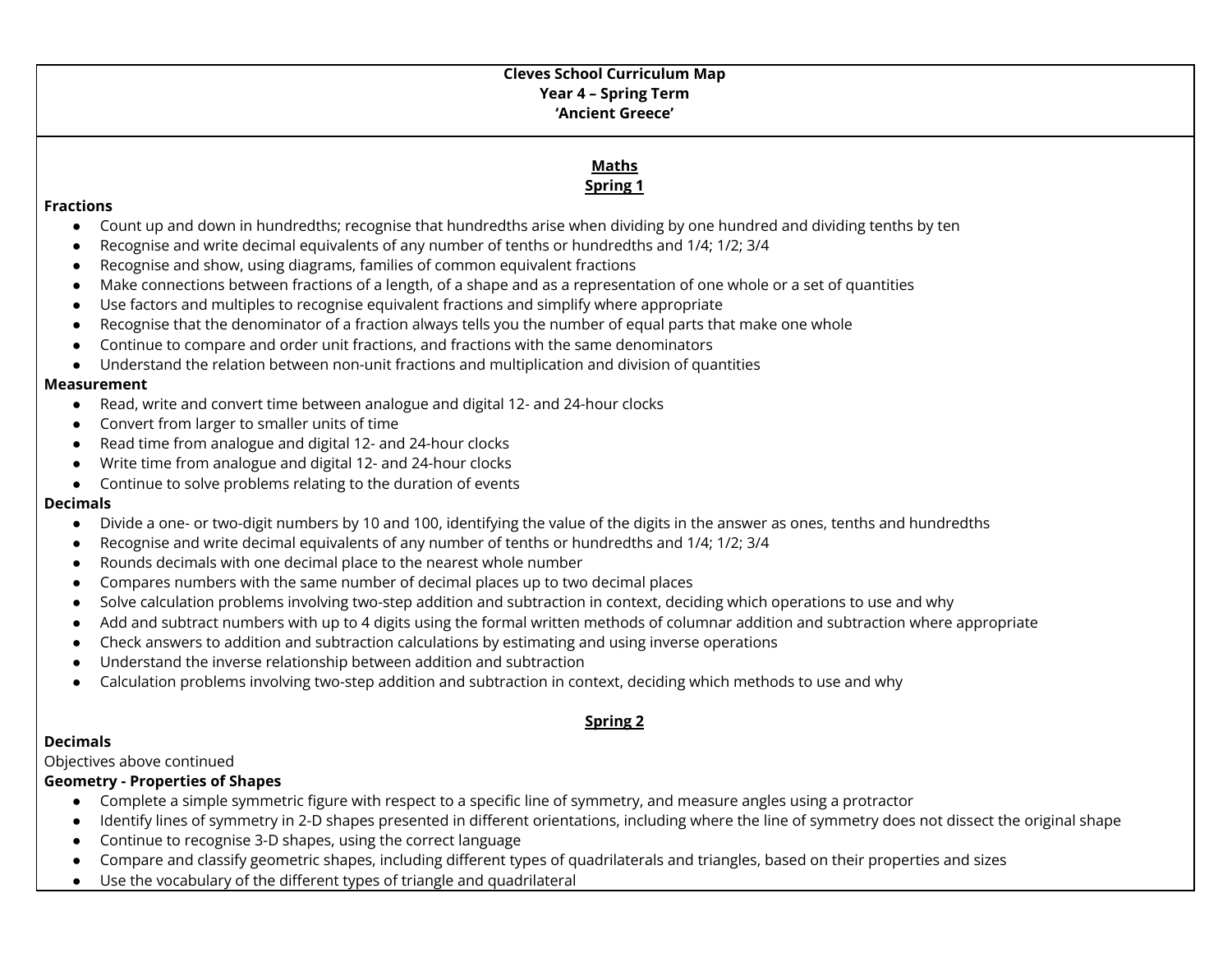● Continue to make and classify 3-D shapes, including by the 2-D shapes that form their surface

#### **Multiplication and Division**

- Use commutativity in mental calculations
- Recognise factor pairs
- Use factor pairs in mental calculations
- Use place value, known and derived facts to multiply and divide mentally, including: multiplying by 0 and 1; dividing by 1; multiplying together three numbers
- Recall multiplication and division facts for multiplication tables up to  $12 \times 12$
- Divide two-digit and three-digit numbers by a one-digit number using formal written layout Check answers to multiplication and division calculations using rounding
- Solve problems involving multiplying and adding, including integer scaling and harder correspondence problems

#### **Literacy**

#### **Creative/ descriptive** (2 week)

The children will write a creative/descriptive piece of text based on their journey through the labyrinth. This is linked to the myth Theseus & the Minotaur which we will be reading as part of our Ancient Greek topic.

### **Explanation Text** (2 weeks)

The children will write an explanation text based upon the human digestive system. This links back to our work in Science, in the Autumn term.

#### **Poetry** (2 weeks)

Exploring form - linked to Ancient Greek Gods.

## **Diary Writing** (3 weeks)

The children will be writing a diary entry from a different viewpoint based on The Iron Man by Ted Hughes.

## **Non Chronological Report** (3 weeks)

As the outcome of their Roman enquiry based learning project; the children will write an information page about their chosen area of research. This will then form part of a collaborative textbook.

## **Punctuation and Grammar (PaG)**

We will teach the year 4 PaG objectives during weekly sessions. These will link to the literacy genre which we are studying and will then reinforce/extend the children's learning. All sessions are suitably differentiated.

### **Guided Reading and Whole Class Reading**

The children will participate in guided reading sessions where they complete a carousel of activities each week. The children share a book in their differentiated groups, which they read as a group to the class teacher and independently.

For Whole Class Reading the children will be reading and analysing the story of the Iron Man by Ted Hughes followed by a selection of different texts each week, after half term.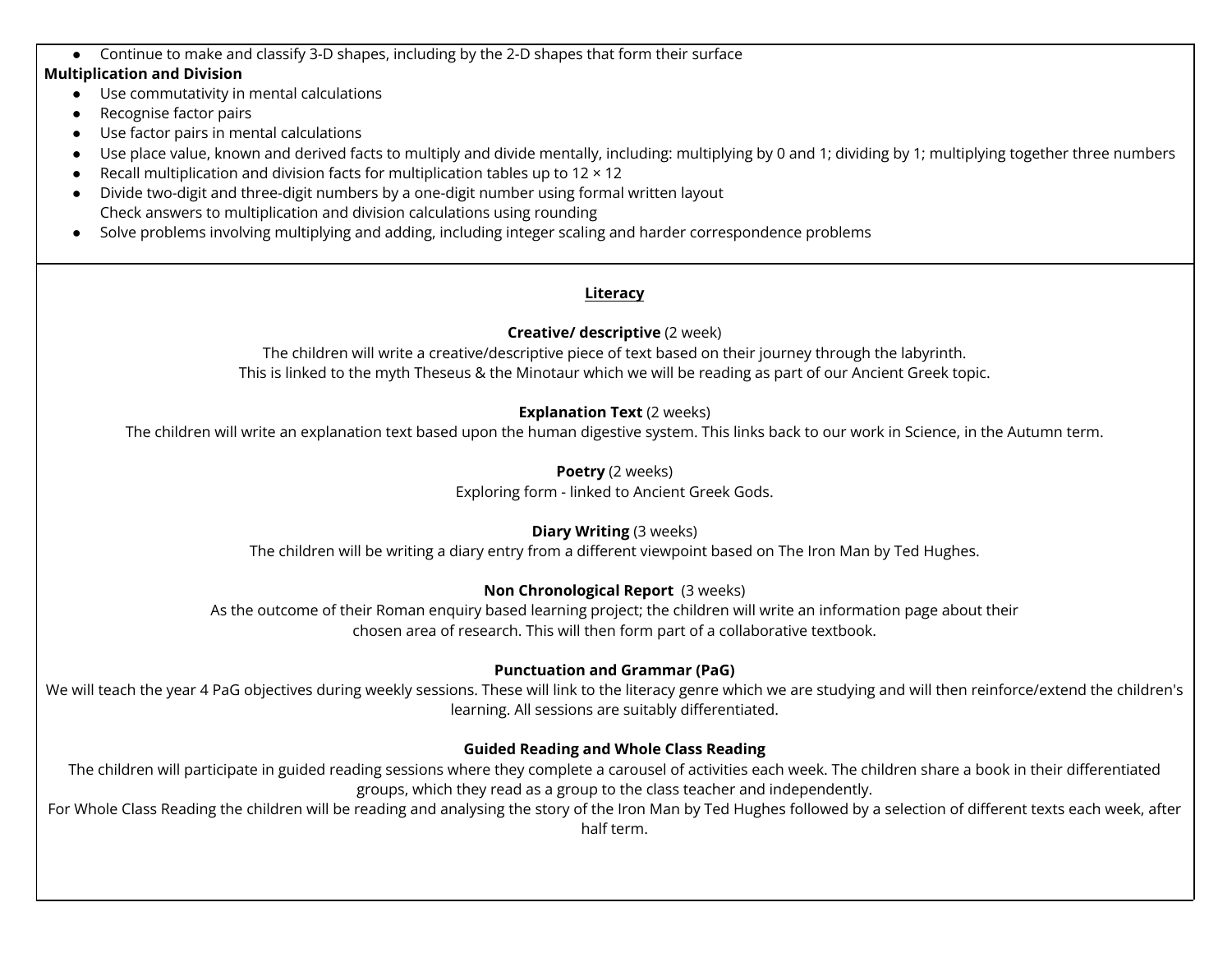| <b>Computing</b><br>We are network engineers<br>Understand the difference between the internet and the WWW;<br>$\bullet$<br>Understand how networks deliver internet service<br>Lego and Hour of Code - Coding.<br>Write more complex algorithms which include repetition<br>Write computer programs that control physical system<br>Understand the basics of coding and revisit skills learned last year. Show<br>$\bullet$<br>awareness of aspects of Debugging and use of connected code to produce<br>outcomes<br>Microsoft Windows/Office software and progression through Google Drive<br><b>Booklets.</b><br>Use a range of devices (e.g. Chromebooks, ipads, laptops) to use, create<br>$\bullet$<br>and manage digital content<br><b>Digital Citizenship</b><br>Recognise what is acceptable and unacceptable behaviour when using<br>$\bullet$<br>technologies and online services (Yr 5); Identify a range of ways to report<br>concerns about content and contact.<br>Understand that sharing of emails, texts and photos should only be done<br>$\bullet$<br>with the owner's permission<br>Know and use correct and safe handling of school hardware (e.g.<br>$\bullet$<br>procedures for using and storing Chromebooks and ipads) |                                                                                                                                                                                                                                                                                                                                                                                                                                                                                                                                               | <b>Science</b><br><b>Electricity</b><br>Identify common appliances that run on electricity.<br>$\bullet$<br>Construct a simple series electrical circuit, identifying and naming its<br>basic parts, including cells, wires, bulbs, switches and buzzers.<br>Identify whether or not a lamp will light in a simple series circuit, based<br>on whether or not the lamp is part of a complete loop with a battery.<br>Recognise that a switch opens and closes a circuit and associate this<br>with whether or not a lamp lights in a simple series circuit.<br>Recognise some common conductors and insulators, and associate<br>metals with being good conductors.<br>Sound<br>Identify how sounds are made, associating some of them with<br>something vibrating.<br>Find patterns between the pitch of a sound and features of the object<br>that produced it.<br>Find patterns between the volume of a sound and the strength of the<br>$\bullet$<br>vibrations that produced it. |                                                                                                                                                                                                                                                                                                                                                                                                                                                           |
|--------------------------------------------------------------------------------------------------------------------------------------------------------------------------------------------------------------------------------------------------------------------------------------------------------------------------------------------------------------------------------------------------------------------------------------------------------------------------------------------------------------------------------------------------------------------------------------------------------------------------------------------------------------------------------------------------------------------------------------------------------------------------------------------------------------------------------------------------------------------------------------------------------------------------------------------------------------------------------------------------------------------------------------------------------------------------------------------------------------------------------------------------------------------------------------------------------------------------------------------------|-----------------------------------------------------------------------------------------------------------------------------------------------------------------------------------------------------------------------------------------------------------------------------------------------------------------------------------------------------------------------------------------------------------------------------------------------------------------------------------------------------------------------------------------------|---------------------------------------------------------------------------------------------------------------------------------------------------------------------------------------------------------------------------------------------------------------------------------------------------------------------------------------------------------------------------------------------------------------------------------------------------------------------------------------------------------------------------------------------------------------------------------------------------------------------------------------------------------------------------------------------------------------------------------------------------------------------------------------------------------------------------------------------------------------------------------------------------------------------------------------------------------------------------------------|-----------------------------------------------------------------------------------------------------------------------------------------------------------------------------------------------------------------------------------------------------------------------------------------------------------------------------------------------------------------------------------------------------------------------------------------------------------|
| <b>PSHE</b><br>Living in the wider world<br>Belonging to a community - What makes a<br>$\bullet$<br>community, shared responsibilities.<br>Media literacy and digital resilience - How<br>$\bullet$<br>data is shared and used.<br>Money and work - Making decisions about<br>money; using and keeping money safe.                                                                                                                                                                                                                                                                                                                                                                                                                                                                                                                                                                                                                                                                                                                                                                                                                                                                                                                               | <u>History</u><br><b>Ancient Greece</b><br>We will study the beliefs, lifestyle and achievements of<br>the Ancient Greeks.<br>To understand the timeline of Ancient Greece<br>$\bullet$<br>and how the key events compared to other<br>major European civilisations.<br>To understand how Greek civilisation was<br>organised into city states.<br>To understand how Athens developed as a<br>$\bullet$<br>different style of city state and began the<br>concept of democracy.<br>To understand the work of key great thinkers.<br>$\bullet$ |                                                                                                                                                                                                                                                                                                                                                                                                                                                                                                                                                                                                                                                                                                                                                                                                                                                                                                                                                                                       | RE<br>The Bible contains God's rescue plan<br>We will learn about and from the Bible so we can:<br>• suggest what Christians might learn about God<br>from stories in the Bible<br>• describe how a story from the Bible illustrates<br>God rescuing people<br>• compare and reflect on the value of stories<br><b>Why do Christians call God 'Father'?</b><br>To understand Christians believe that:<br>• God is a Trinity - Father, Son and Holy Spirit |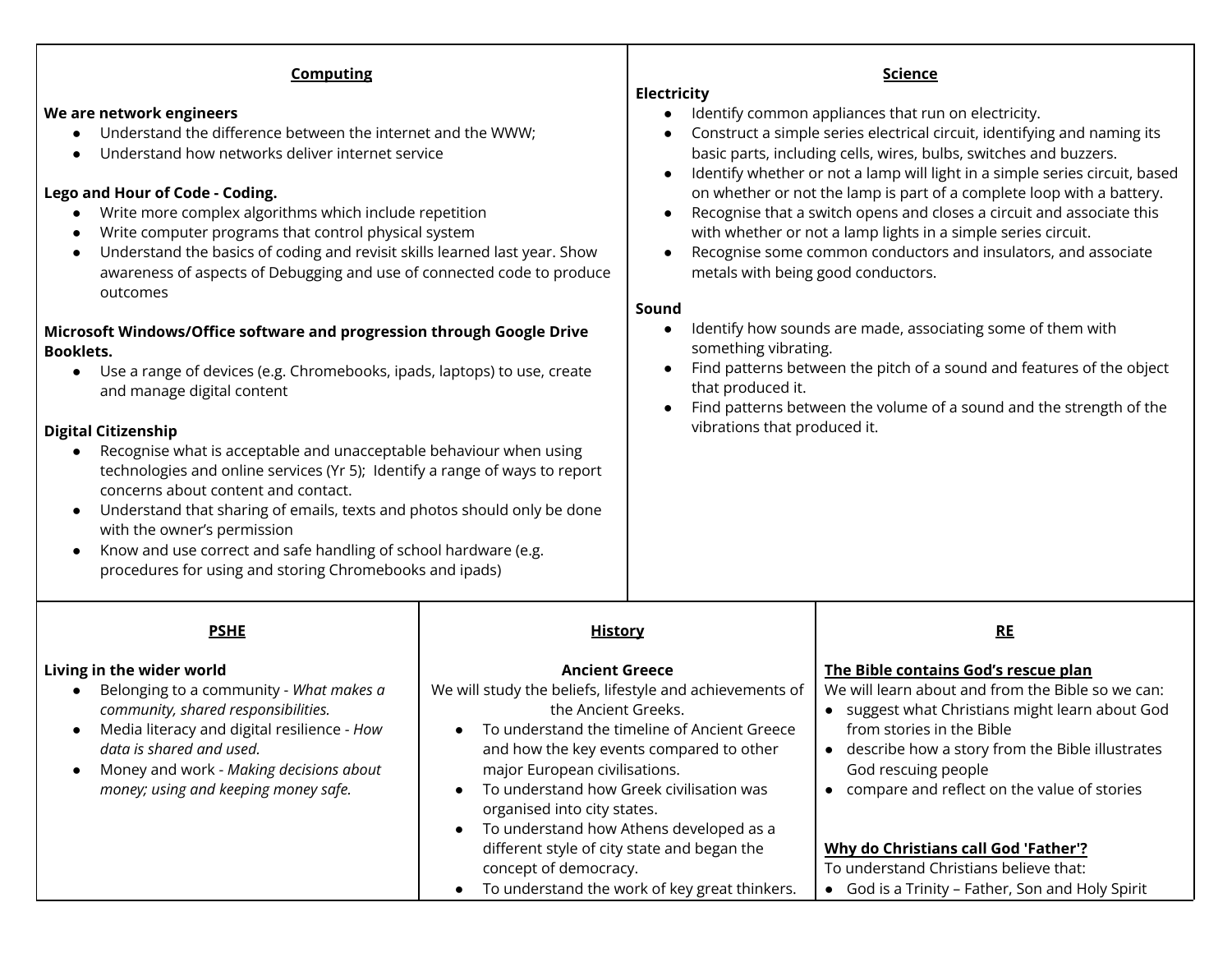|                                                                                                                                                                                                                                                                                                                                                                                                                                                                                                                                                                                                 | To understand the importance of writing and<br>language to the Greek culture and its legacy<br>today.<br>To understand that they created theatres and<br>plays for the masses.<br>To understand how Ancient Greek art<br>contributes to our understanding of their<br>history.<br>To understand the principles of Ancient Greek<br>architecture and how they impact on buildings<br>today.<br>To understand how the Celtic people (Iron Age)<br>were living in Britain at the time of the Ancient<br>Greek civilisation.<br>To compare the civilisation with the civilisation<br>of Iron Age Britain.<br>To understand the fall of the Greek Empire and<br>how they influenced the Romans.<br>How the Roman Empire spread throughout<br>Europe. | • God has many titles reflecting his character and<br>one of the titles for God is Father<br>We will:<br>• investigate sources (e.g. artefacts / art / stories /<br>prayers / text) and link our findings with<br>Christian beliefs about God<br>• compare ideas about the character of God<br>• create our representation of God's character and<br>explain the symbols / imagery used<br>How does Lent help prepare Christians for<br>Easter? We will:<br>• make links between the story of Jesus in the<br>desert and Lent<br>• identify some things that might most impact a<br>Christian's life during Lent<br>• sensitively compare our own thoughts about<br>Lent with others' |
|-------------------------------------------------------------------------------------------------------------------------------------------------------------------------------------------------------------------------------------------------------------------------------------------------------------------------------------------------------------------------------------------------------------------------------------------------------------------------------------------------------------------------------------------------------------------------------------------------|-------------------------------------------------------------------------------------------------------------------------------------------------------------------------------------------------------------------------------------------------------------------------------------------------------------------------------------------------------------------------------------------------------------------------------------------------------------------------------------------------------------------------------------------------------------------------------------------------------------------------------------------------------------------------------------------------------------------------------------------------|---------------------------------------------------------------------------------------------------------------------------------------------------------------------------------------------------------------------------------------------------------------------------------------------------------------------------------------------------------------------------------------------------------------------------------------------------------------------------------------------------------------------------------------------------------------------------------------------------------------------------------------------------------------------------------------|
| <u>Art</u><br>This term we will be creating large scale 'Imaginary<br>Worlds' paintings. We will be studying abstract artists<br>using the work of Hunderwasser.<br>Experiment with ways in which surface detail can<br>l o<br>be added to drawings.<br>Experiment with a range of collage techniques<br>I۰<br>such as tearing, overlapping and layering to<br>create images and represent textures.<br>Experiment with different effects and textures<br>I۰<br>Create different effects and textures with paint<br>I۰<br>Mix colours and know which primary colours<br>make secondary colours. | <b>PE and Games</b><br>Games<br>Skills and coordination activities based on the<br>$\bullet$<br>'Real PE' programme.<br><b>PE</b><br>Dance - Olympic dance<br>Gymnastics - travelling and moving.                                                                                                                                                                                                                                                                                                                                                                                                                                                                                                                                               | <b>Design Technology</b><br>Children will design and construct their own marble<br>maze linked using the labyrinth from the Grrek<br>myth 'Theseus and the Minotaur' as inspiration.<br>• They will design their labyrinth in advance<br>on a 1:1 scale.<br>We will cover the Health and Safety aspects<br>$\bullet$<br>of using tools.<br>They will be taught a number to use saws,<br>hammer and nails as well as wood glue to<br>join their pieces.                                                                                                                                                                                                                                |
| <b>Music</b><br>Some of the classes will begin to learn how to play the ukulele (the other<br>classes will learn in the summer term)<br>Copying rhythms and a short melody<br>Playing ostinati and layering them in a performance<br>Using music to communicate a meaning                                                                                                                                                                                                                                                                                                                       | Festivals and dates<br>Presents<br>Numbers to 60<br>Giving orders<br>Visiting French cities                                                                                                                                                                                                                                                                                                                                                                                                                                                                                                                                                                                                                                                     | <b>French</b>                                                                                                                                                                                                                                                                                                                                                                                                                                                                                                                                                                                                                                                                         |